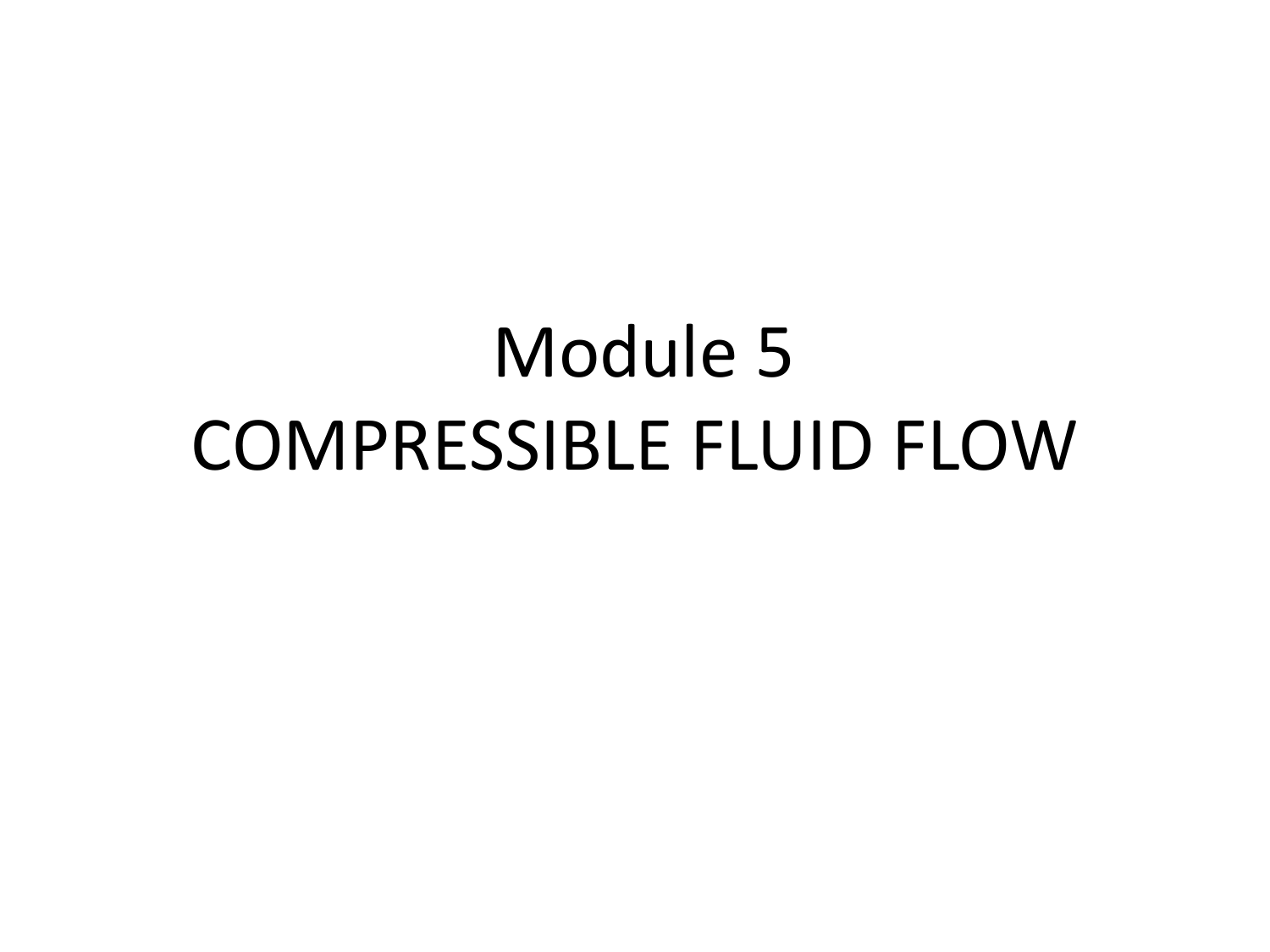## Adiabatic flow with friction

- Governing equations for steady state, adiabatic flow with friction of ideal gas
- Equation of state  $p = \rho RT$ ....(1)
- Mach no eqn  $\frac{u}{2} - \frac{u}{T}$ ....(2) 2  $\boldsymbol{d}$   $\boldsymbol{T}$ 2  $\overline{a}$   $\overline{a}$ 2  $J_1$ ,  $^2$   $J'_2$ *T*  $dT \sim 2$  $u^2$   $T$   $\cdots$  (-7)  $du^2$  *dT*  $\sqrt{2}$  $M^2$   $u^2$   $T$   $(0, 0)$  $dM^2$   $du^2$   $dT$   $(2)$  $=\frac{du}{2} - \frac{u}{2}$  ....(2)

• Energy equation

$$
\frac{dT}{T} + \frac{u^2}{2C_pT} \frac{du^2}{u^2} = 0
$$
  
\n
$$
\Rightarrow \frac{dT}{T} + \frac{\gamma - 1}{2} M^2 \frac{du^2}{u^2} = 0 ....(3)
$$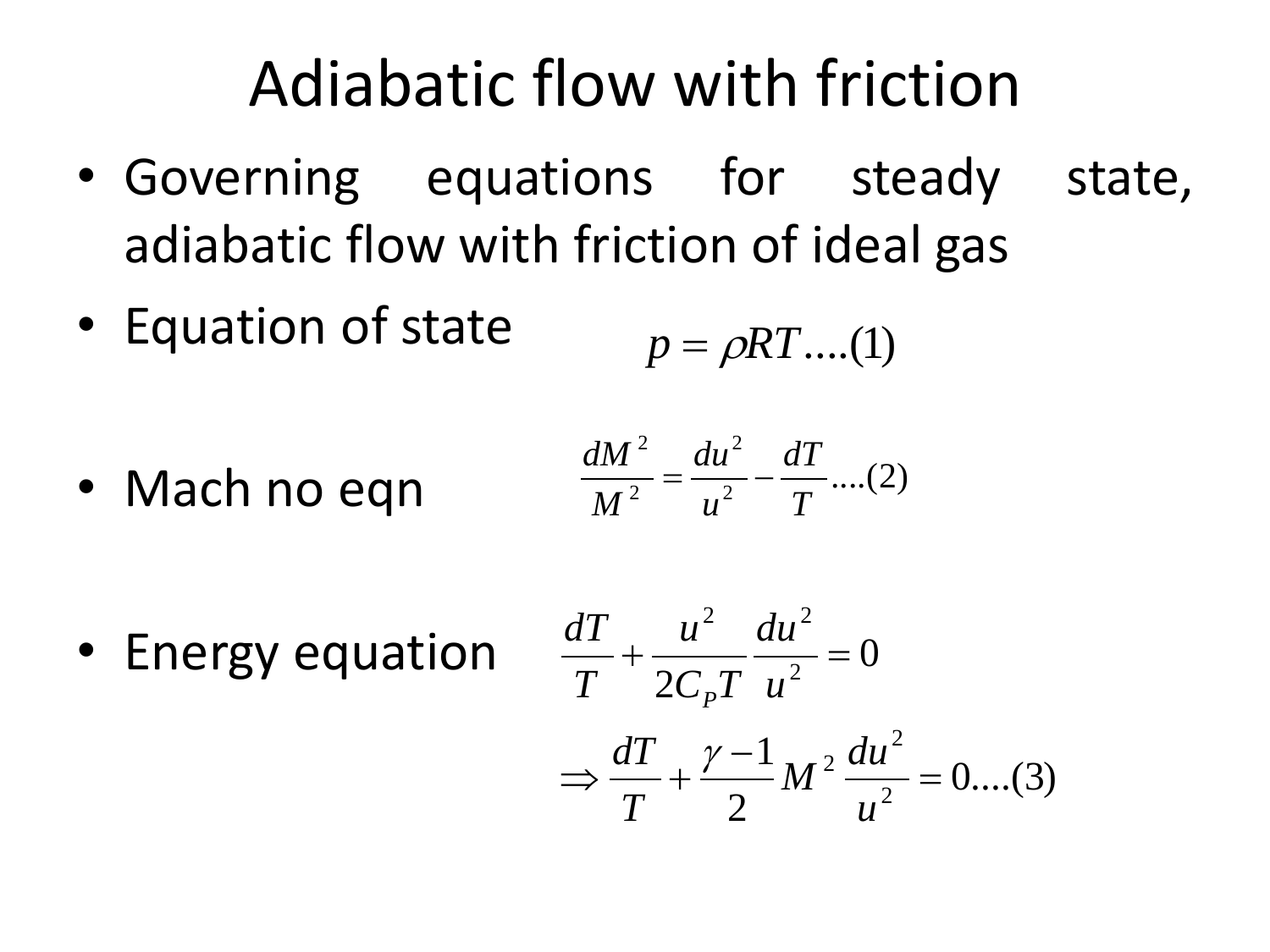• For constant mass flow rate per unit area

$$
\rho u = \frac{m}{A}
$$
  
\n
$$
\Rightarrow \frac{d\rho}{\rho} + \frac{1}{2} \frac{du^2}{u^2} = 0 \dots (4)
$$

.

• Momentun eqn

$$
\rho A u du = -A dp - \tau_w dA_w
$$
  
\n
$$
\Rightarrow \frac{dp}{p} + \frac{\gamma M^2}{2} 4f \frac{dx}{D} + \frac{\gamma M^2}{2} \frac{du^2}{u^2} = 0 ....(5)
$$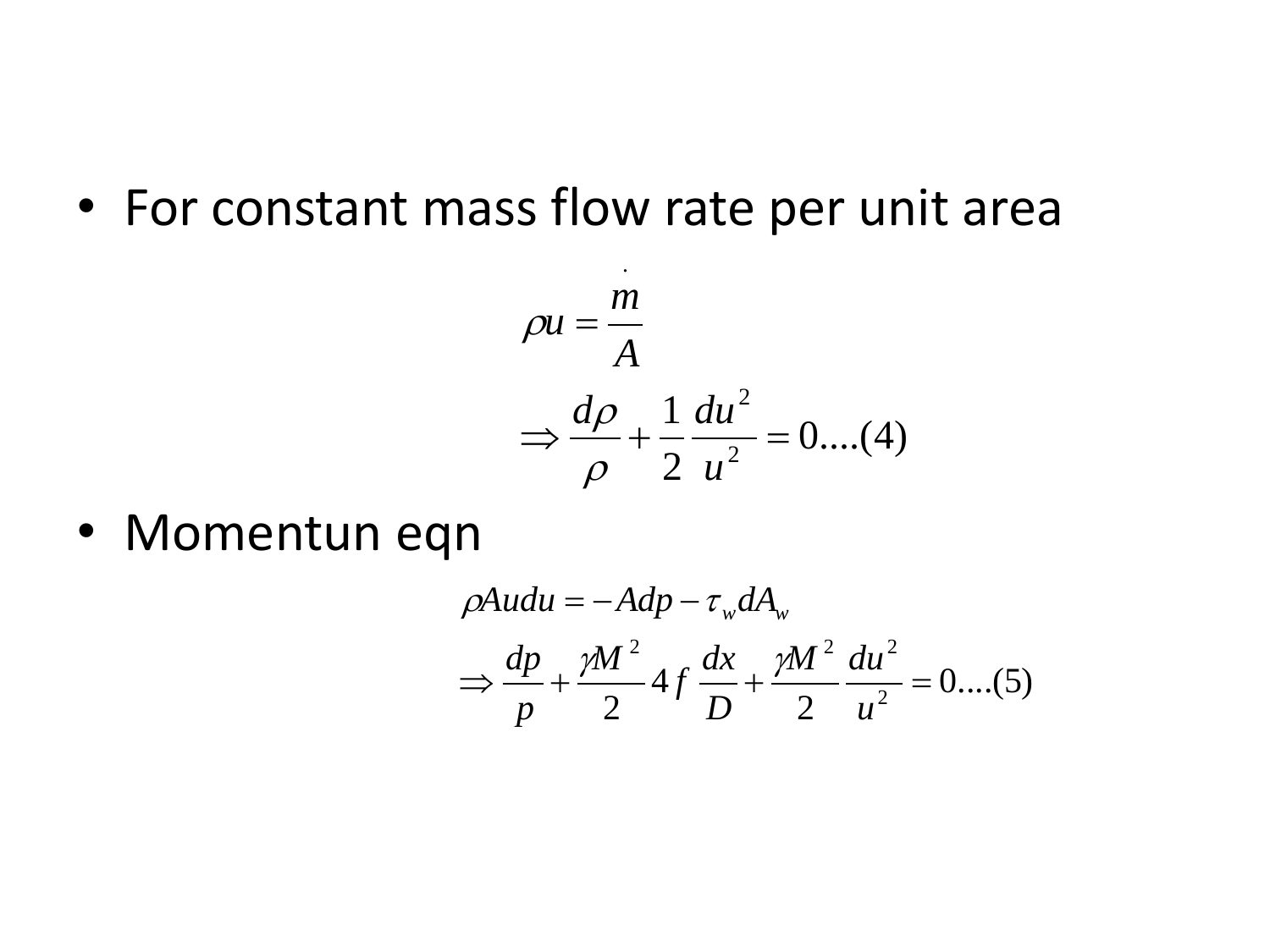• From stagnation properties:

$$
\frac{dp_0}{p_0} = \frac{dp}{p} + \frac{\frac{\gamma M^2}{2}}{1 + \frac{\gamma - 1}{2} M^2} \frac{dM^2}{M^2} ....(6)
$$

• For impulse input

$$
F = pA + \rho Au^2
$$
  
\n
$$
\Rightarrow \frac{dF}{F} = \frac{dp}{p} + \frac{\gamma M^2}{1 + \gamma M^2} \frac{dM^2}{M^2} \dots (7)
$$

• 7 equations with 8 variables:

$$
\frac{dp_0}{p_0}, \frac{dp}{p}, \frac{dM^2}{M^2}, \frac{d\rho}{\rho}, \frac{dT}{T}, \frac{du^2}{u^2}, \frac{dF}{F} \& \frac{dx}{D}
$$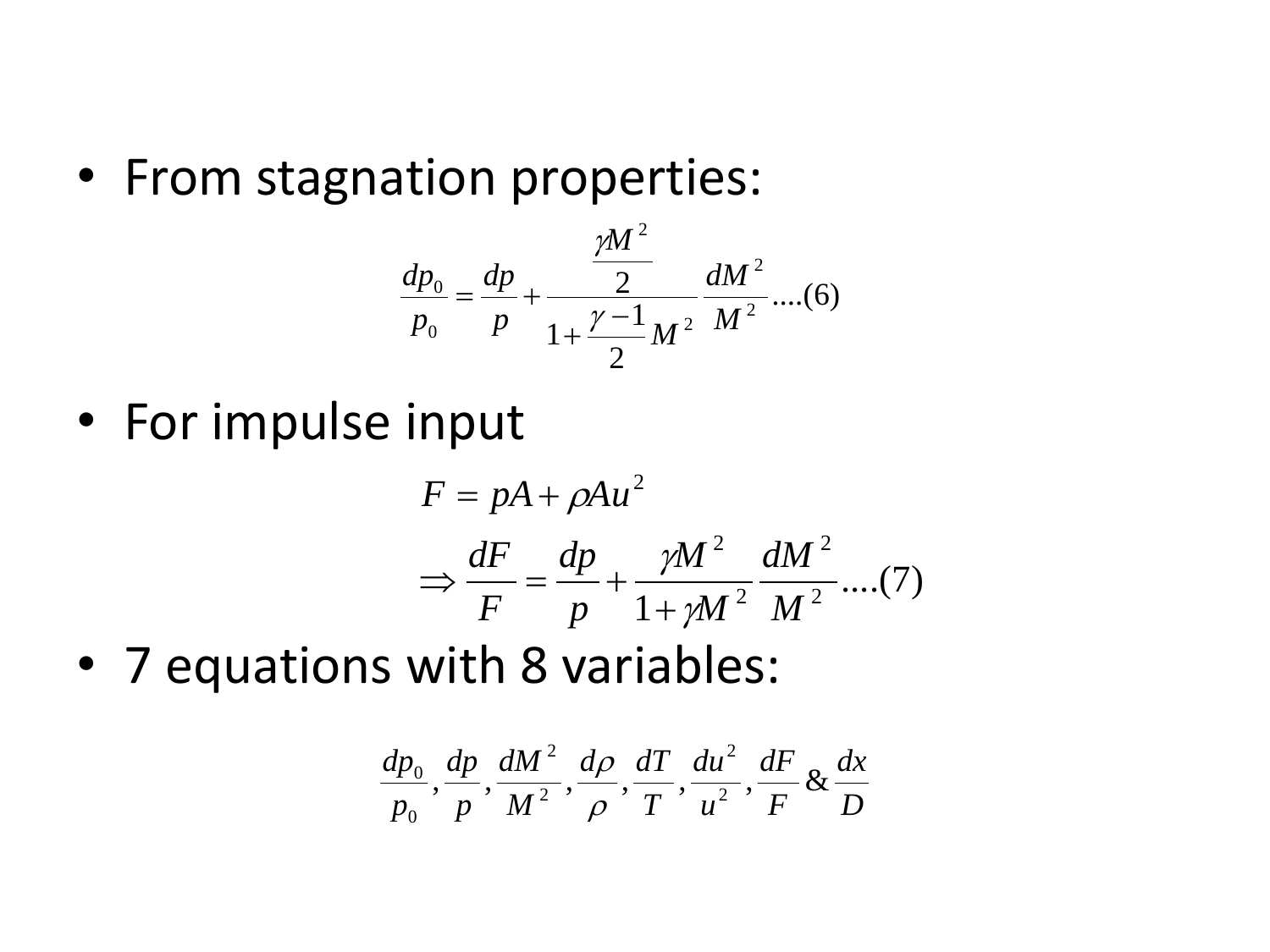• Solutions are

$$
\frac{dp}{p} = \frac{\gamma M^2}{1 - M^2} \left[ \frac{1 + (\gamma - 1)M^2}{2} \right] 4f \frac{dx}{D}
$$
  
\n
$$
\frac{dM^2}{M^2} = -\frac{\gamma M^2}{1 - M^2} \left[ 1 + \frac{(\gamma - 1)M^2}{2} \right] 4f \frac{dx}{D}
$$
  
\n
$$
\frac{du}{u} = \frac{\gamma M^2}{2(1 - M^2)} 4f \frac{dx}{D}
$$
  
\n
$$
\frac{dT}{T} = -\frac{\gamma (\gamma - 1)M^4}{2(1 - M^2)} 4f \frac{dx}{D}
$$
  
\n
$$
\frac{dp}{\rho} = -\frac{\gamma M^2}{2(1 - M^2)} 4f \frac{dx}{D}
$$
  
\n
$$
\frac{dp_0}{p_0} = -\frac{\gamma M^2}{2} 4f \frac{dx}{D}
$$
  
\n
$$
\frac{dF}{F} = -\frac{\gamma M^2}{2(1 + \gamma M^2)} 4f \frac{dx}{D}
$$
  
\n
$$
\frac{\Delta s}{C_p} = \frac{(\gamma - 1)M^2}{2} M^2 4f \frac{dx}{D}
$$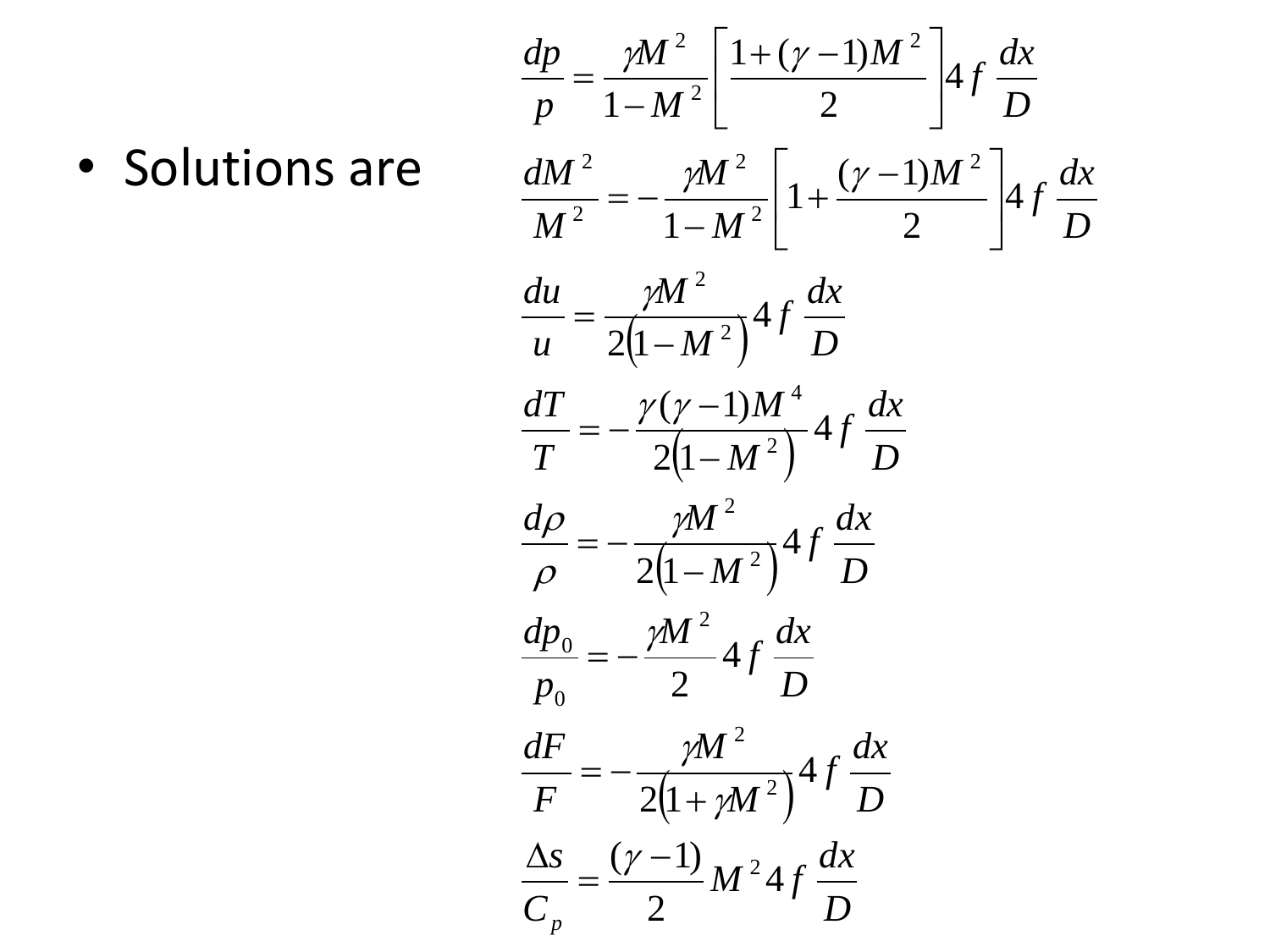## Effect of Mach no on flow properties

| <b>Change in properties in</b><br>flow direction | <b>Subsonic flow</b> | <b>Supersonic flow</b> |
|--------------------------------------------------|----------------------|------------------------|
| P                                                | decrease             | increase               |
| $\mathsf{u}$                                     | increase             | decrease               |
| $\mathsf T$                                      |                      |                        |
| $\rho$                                           |                      |                        |
| po                                               |                      |                        |
|                                                  |                      |                        |
|                                                  |                      |                        |
|                                                  |                      |                        |
|                                                  |                      |                        |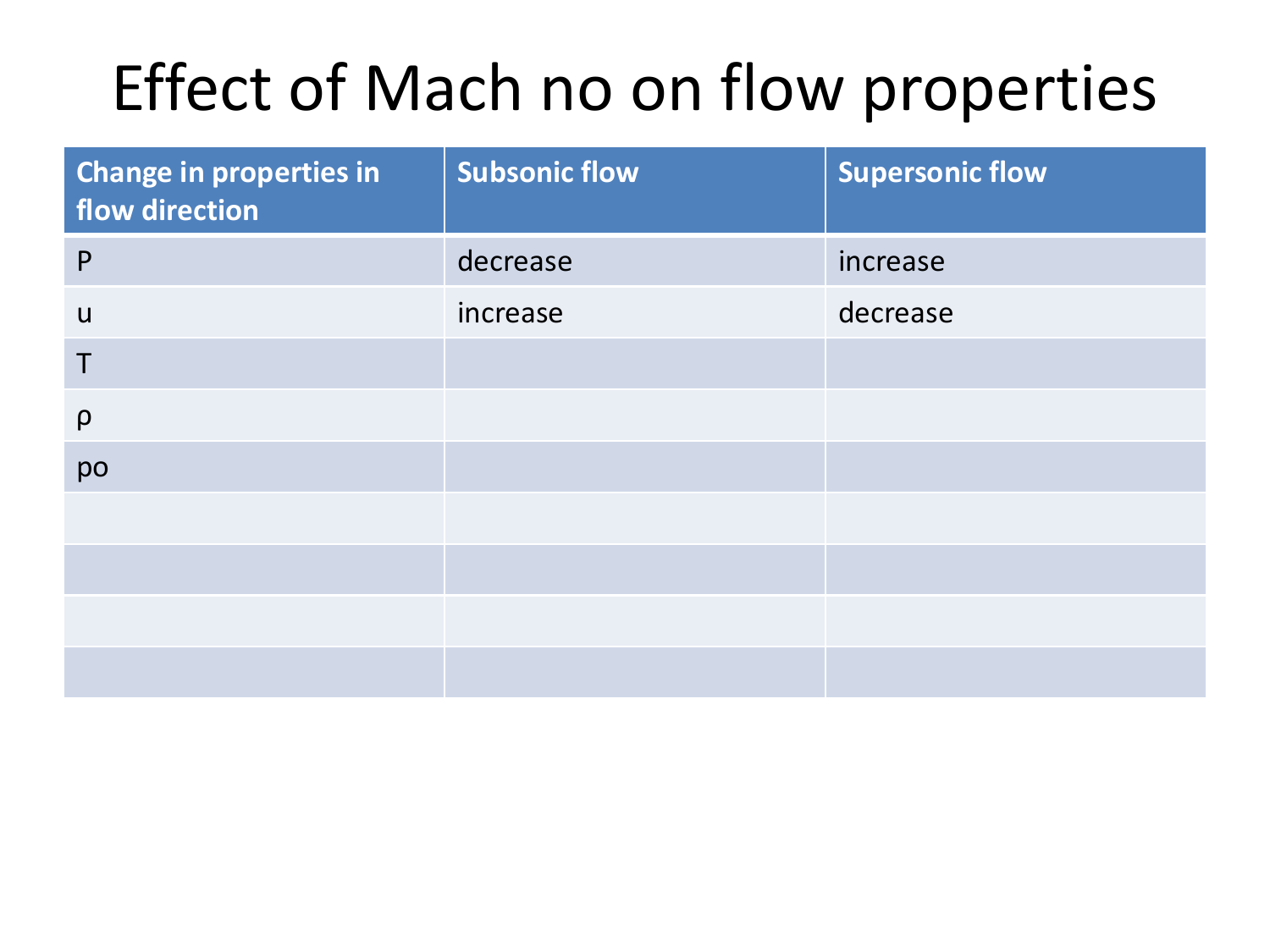## Isothermal friction flow

• Governing equations

$$
\frac{dT_0}{T_0} = \frac{\frac{\gamma - 1}{2} M^2}{1 + \frac{\gamma - 1}{2} M^2} \frac{dM^2}{M^2}
$$
\n  
\n
$$
\frac{dp}{p} = \frac{d\rho}{\rho}
$$
\n  
\n
$$
\frac{dM^2}{M^2} = 2 \frac{du}{u}
$$
\n  
\n
$$
\frac{d\rho}{\rho} + \frac{1}{2} \frac{du^2}{u^2} = 0
$$
\n  
\n
$$
\frac{dp}{p} + \frac{\gamma M^2}{2} 4f \frac{dx}{D} + \frac{\gamma M^2}{2} \frac{du^2}{u^2} = 0
$$
\n  
\n
$$
\frac{\gamma M^2}{p_0} = \frac{dp}{p} + \frac{\frac{\gamma M^2}{2}}{1 + \frac{\gamma - 1}{2} M^2} \frac{dM^2}{M^2}
$$